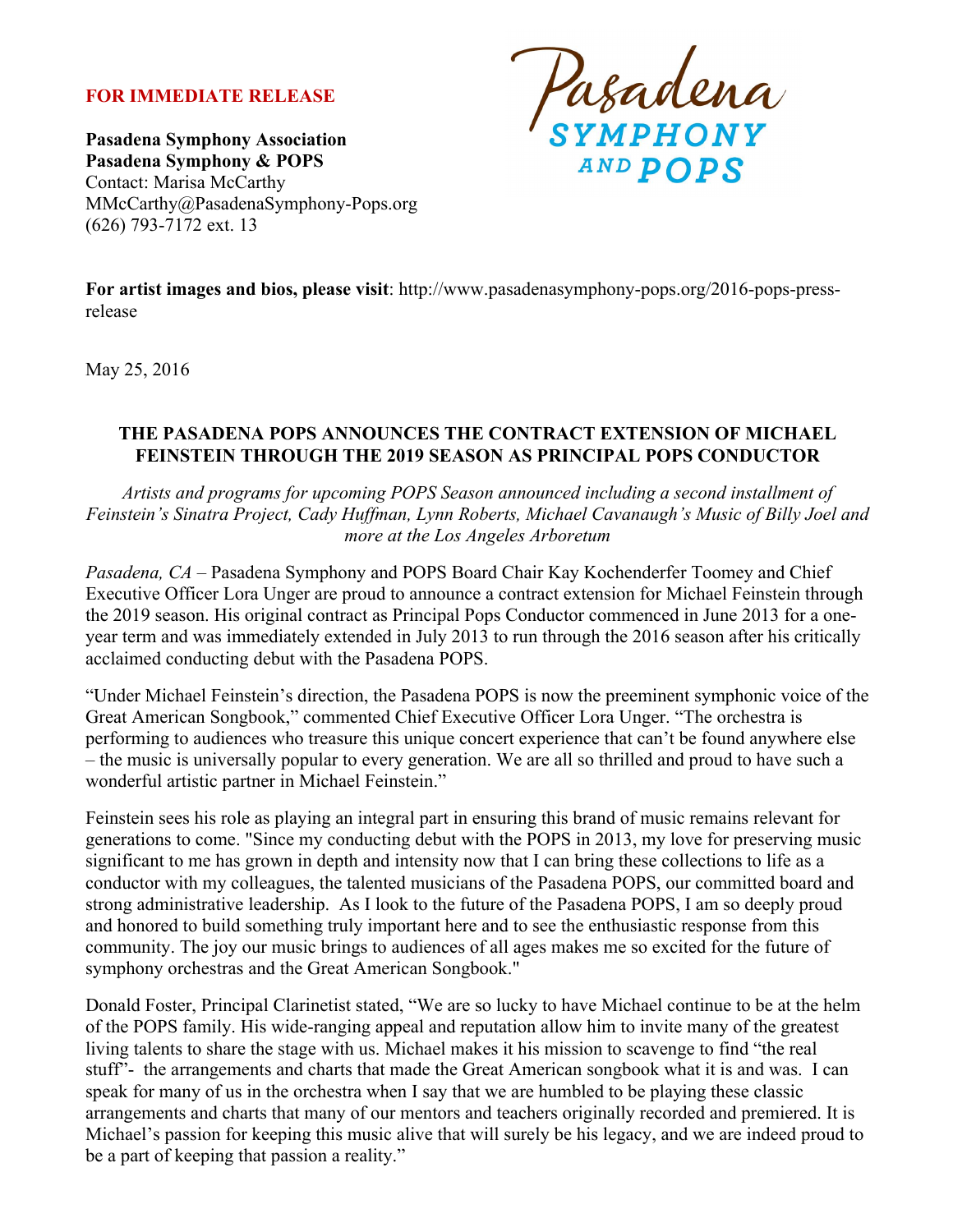The 2016 Sierra Auto Summer Concert Series is jam-packed with vibrant talent spanning the ages, from the red-hot season opener on June 18 with First Ladies of Song, paying tribute to the music of Judy Garland, Rosemary Clooney and Peggy Lee among others, to a night of sing-along favorites with the Music of Billy Joel on July 9. Michael returns to sing the best of Ol' Blue Eyes for the Sinatra Project Vol. 2 on July 30, and gives you a backstage pass into the world of one of the greats with Cole Porter Night on August 20. In typical Feinstein fashion, he's planned a spectacular season closer on September 10 with a salute to the movie magic of Warner Bros. Don't miss the best outdoor dinner party in town with these five concerts sure to make your summer sizzle.

# **June 18, 2016**

**First Ladies of Song: Music From Judy Garland, Rosemary Clooney & Peggy Lee**

Get sentimental and reminisce under the stars as Feinstein delivers jewels from these iconic women's songbooks with "Big Spender," "Don't Rain on My Parade," "Zing! Went the Strings of My Heart," "Fascinating Rhythm," and so much more.

# **July 9, 2016**

### **Music of Billy Joel**

Hand-picked by Billy Joel himself for the lead role in the Broadway musical *Movin' Out*, singer and pianist Michael Cavanaugh's distinctive flair has earned him both GRAMMY® and Tony Award nominations. Experience "Piano Man," "Uptown Girl," "We didn't Start the Fire," "New York State of Mind" and other hit songs, by the artist Billboard called "the new voice of the American Rock and Roll songbook," for a night of sing-along favorites with your Pasadena POPS!

# **July 30, 2016**

# **Sinatra Project Volume 2**

On the heels of last summer's sold out hit concert, Michael Feinstein brings the latest installment of his Grammy-nominated *Sinatra Project* back to the Arboretum by popular demand. Hear many more of Ol' Blue Eyes' biggest hits and maybe a few you've never heard before, as only the Ambassador of the Great American Songbook can deliver.

"Practically no one nowadays sings ballads like these with the conviction that Mr. Feinstein, the premier pop archivist of our time, brings to them" – *New York Times*

# **August 20, 2016**

### **Cole Porter Night**

Smart and sophisticated but with a naughty boy's streak for mischief, Cole Porter is in that rare echelon of songwriters who wrote both words and music. Experience a backstage pass, up close and personal as Michael Feinstein brings you into Cole Porter's world through beloved songs including "Begin the Beguine," "It's De Lovely," "Just One of Those Things," "So In Love," "I Love Paris" and more. Humming along is most definitely encouraged!

# **September 10, 2016**

# **A Salute to Warner Bros.**

Feinstein closes the summer with the POPS' annual movie night, paying tribute to the music inspired by the movie magic of Warner Bros. Hear your favorites from silver screen blockbusters "The Music Man" and "Gypsy", as well as much-loved standards "Hooray for Hollywood", "As Time Goes By" and many more. In typical Feinstein fashion, this spectacular season finale will be filled with unexpected surprises in an evening you won't want to miss.

All concerts are held at the Los Angeles County Arboretum and Botanic Garden. Grounds open for picnicking and dining at 5:30 p.m. and performances begin at 7:30 p.m. Don't miss the best outdoor dinner party in town with spacious circular table seating with fine linens, or lawn seating for those who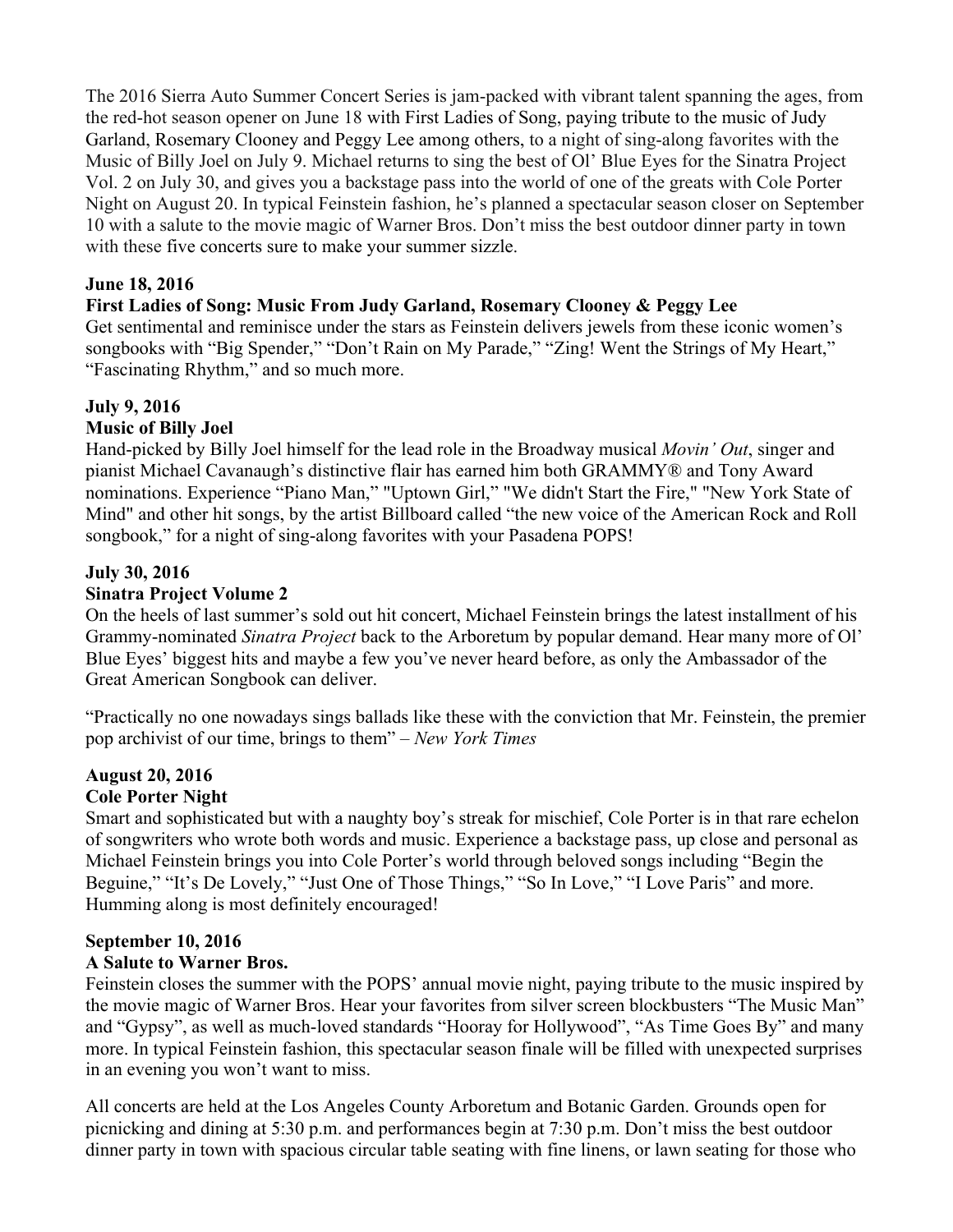want to bring a blanket – each option carries on the tradition of picnic-dining with your family and friends with Michael Feinstein and Pasadena's premier POPS orchestra! Among many venue amenities, concert goers can enjoy pre-ordered gourmet dining packages for on-site pickup just steps from their table from Julienne, Marston's and Claud  $& Co$ . The food court hosts mouth-watering food trucks plus specialty ice creams by Choctál, and the venue now offers the convenience of two full beverage centers serving fine wines, beer, coffee and soft drinks.

Audiences get the ultimate outdoor concert experience with large LED video screens to see the artists and orchestra up close, superior sound and the high-quality production value that is a signature of the Pasadena POPS. Patrons may also visit the Pasadena Humane Society's Mobile Adoption Unit, which will be on-site prior to each concert with deserving animals in need of a forever home as part of the Pups for POPS program. For those who want to make a night of it, exclusive hotel packages are available for POPS patrons at Pasadena's landmark Hotel Constance.

The Arboretum is located at 301 North Baldwin Ave., Arcadia, CA. Subscribers may pre-purchase parking on-site at the Arboretum, and all concertgoers enjoy free parking at the adjacent Westfield Santa Anita shopping center with complimentary non-stop shuttle service to the Arboretum's main entrance.

Single tickets start at \$25. Season subscriptions and single tickets are now on sale, and are available by calling the box office at (626)-793-7172, online at PasadenaSymphony-Pops.org or at the Arboretum on the day of the concerts.

#### **2016 Sierra Auto Summer Concert Series Calendar**

**June 18, 2016 First Ladies of Song** Michael Feinstein, Principal Pops Conductor *Tom & Erika Girardi Chair*

Cady Huffman, soloist Lynn Roberts, soloist Madelyn Baillio, soloist

**July 9, 2016 Music of Billy Joel** Michael Cavanaugh, soloist Larry Blank, conductor

**July 30, 2016 Sinatra Project Volume 2** Michael Feinstein, soloist Larry Blank, conductor

**August 20, 2016 Cole Porter Night** Michael Feinstein, Principal Pops Conductor *Tom & Erika Girardi Chair*

Catherine Russell, soloist Nick Ziobro, soloist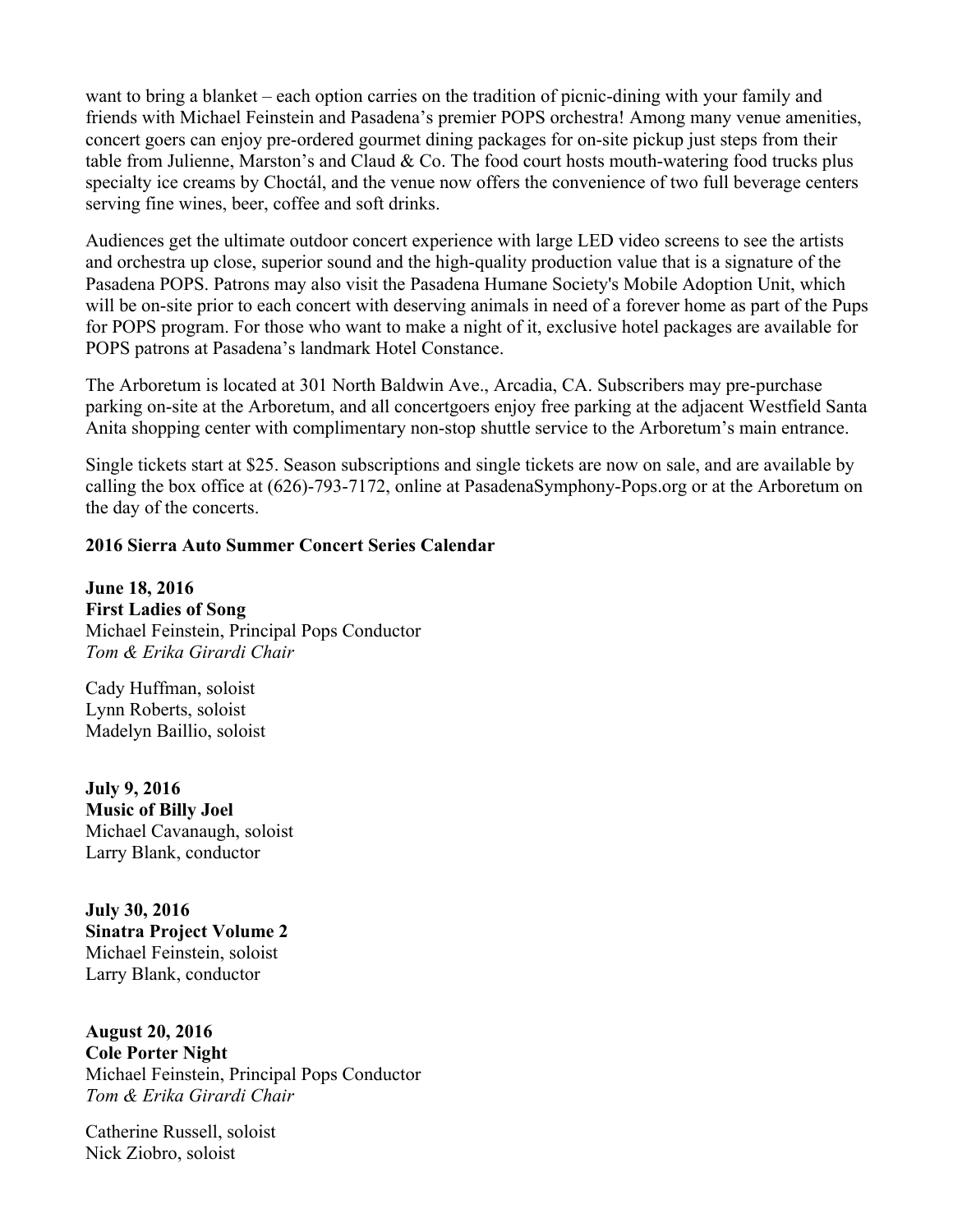# **September 10, 2016 A Salute to Warner Bros.**

Michael Feinstein, Principal Pops Conductor *Tom & Erika Girardi Chair*

Allyson Briggs, soloist Todd Murray, soloist

# **IF YOU GO:**

- **What:** The Pasadena Symphony and POPS presents the 2016 Sierra Auto Summer Concert Series with Principal Pops Conductor Michael Feinstein.
- **When:** June 18, July 9, July 30, August 20, September 10 at 7:30 p.m.
- **Where:** The LA County Arboretum | 301 N Baldwin Ave., Arcadia, CA 91007
- **Cost:** Tickets start at \$25.00
- **Dining:** Gates open at 5:30pm for picnicking. Guests are welcome to bring their own food and drink or visit one of the many onsite gourmet food vendors.
- **Parking:** Subscribers have the opportunity to purchase onsite Arboretum parking. Single ticket holders may park for free at the Westfield Santa Anita shopping center with free non-stop shuttles to the main gate.

###

### **ABOUT THE PASADENA SYMPHONY ASSOCIATION**

Recent Acclaim for the Pasadena Symphony and POPS

*"The Pasadena Symphony signals a new direction…teeming with vitality...dripping with opulent, sexy emotion." Los Angeles Times.* 

*"...full of pulsating energy from first note to last... the strings were lushly resonant, the wind principals were at the top of their games, and the brass rang out with gleaming vigor." –Pasadena Star News.*

Formed in 1928, the Pasadena Symphony and POPS is an ensemble of Hollywood's most talented, sought after musicians. With extensive credits in the film, television, recording and orchestral industry, the artists of Pasadena Symphony and POPS are the most heard in the world.

The Pasadena Symphony and POPS performs in two of the most extraordinary venues in the United States: Ambassador Auditorium, known as the *Carnegie Hall of the West,* and the luxuriant Los Angeles Arboretum & Botanic Garden. Internationally recognized, Grammy-nominated conductor, David Lockington, serves as the Pasadena Symphony Association's Music Director, with performance-practice specialist Nicholas McGegan serving as Principal Guest Conductor. The multi-platinum-selling, two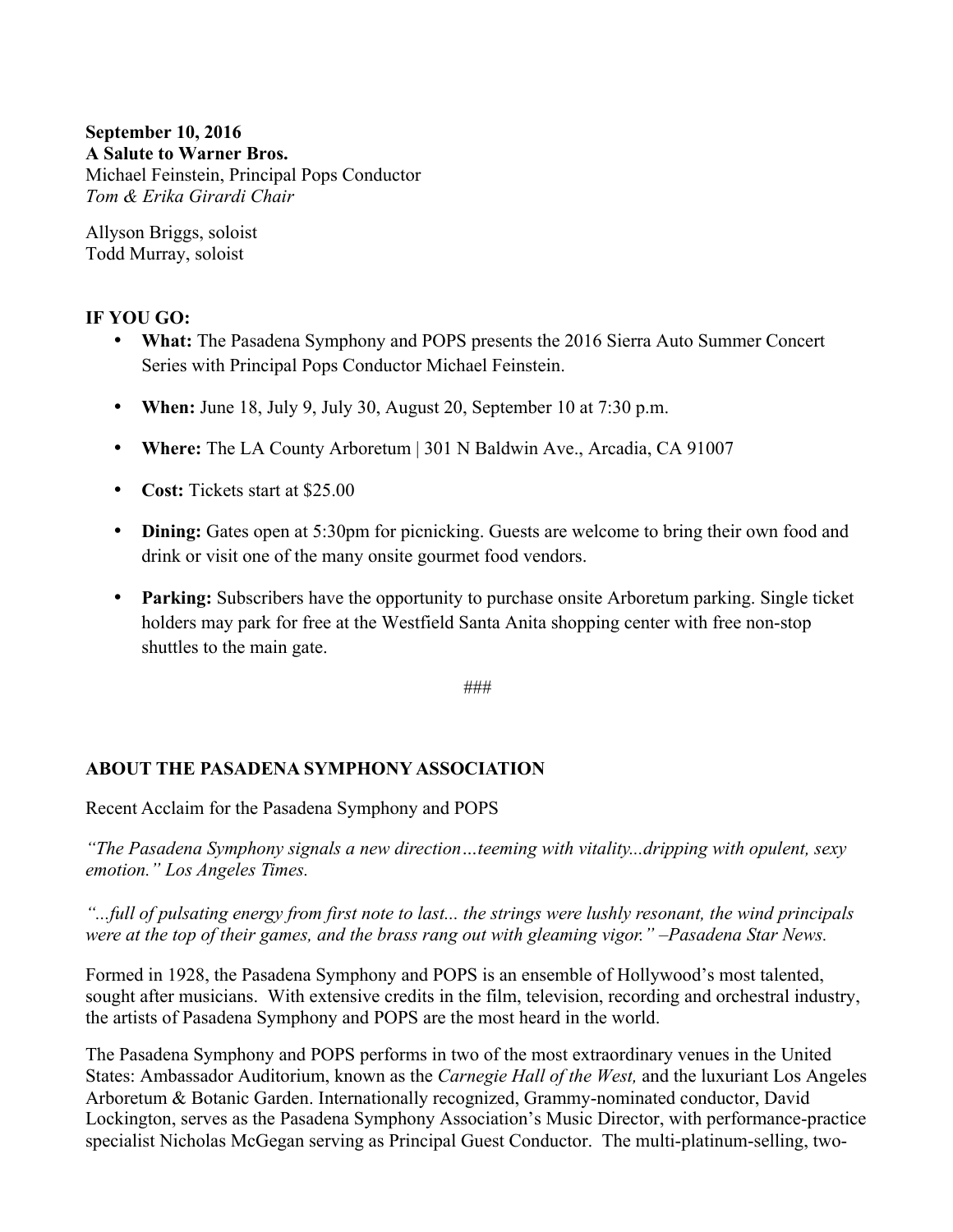time Emmy and five-time Grammy Award-nominated entertainer dubbed "The Ambassador of the Great American Songbook," Michael Feinstein, is the Principal Pops Conductor, who succeeded Marvin Hamlisch.

A hallmark of its robust education programs, the Pasadena Symphony Association has served the youth of the region for over five decades through the Pasadena Youth Symphony Orchestras (PYSO) comprised of five performing ensembles, with over 250 gifted  $4<sup>th</sup>$ -12<sup>th</sup> grade students from more than 50 schools all over the Southern California region. The PYSO Symphony often performs on the popular television show *GLEE*.

The PSA provides people from all walks of life with powerful access points to the world of symphonic music.

### **About Michael Feinstein**

Michael Feinstein has built a dazzling career over the last three decades bringing the music of the Great American songbook to the world. From recordings that have earned him five Grammy Award nominations to his Emmy nominated PBS-TV specials, his acclaimed NPR series and concerts spanning the globe – in addition to his appearances at iconic venues such as The White House, Buckingham Palace, Hollywood Bowl, Carnegie Hall and Sydney Opera House – his work as an educator and archivist define Feinstein as one of the most important musical forces of our time.

In 2007, he founded the Great American Songbook Foundation, dedicated to celebrating the art form and preserving it through educational programs, Master Classes, and the annual High School Songbook Academy. This summer intensive open to students from across the country has produced graduates who have gone on to record acclaimed albums and appear on television programs such as NBC's "America's Got Talent." Michael serves on the Library of Congress' National Recording Preservation Board, an organization dedicated to ensuring the survival, conservation and increased public availability of America's sound recording heritage.

The most recent album from his multi-platinum recording career is *A Michael Feinstein Christmas* from Concord Records. The CD features Grammy Award -winning jazz pianist Alan Broadbent (Paul McCartney, Diana Krall, Natalie Cole). Feinstein earned his fifth Grammy Award nomination in 2009 for *The Sinatra Project*, his CD celebrating the music of "Ol' Blue Eyes." *The Sinatra Project, Volume II: The Good Life* was released in 2011. He released the CDs *The Power Of Two* – collaborating with "Glee" and "30 Rock" star Cheyenne Jackson – and *Cheek To Cheek*, recorded with Broadway legend Barbara Cook. For Feinstein's CD *We Dreamed These Days*, he co-wrote the title song with Dr. Maya Angelou.

His Emmy Award-nominated TV special *Michael Feinstein – The Sinatra Legacy*, which was taped live at the Palladium in Carmel, IN, aired across the country in 2011. The PBS series "Michael Feinstein's American Songbook," the recipient of the ASCAP Deems-Taylor Television Broadcast Award, was broadcast for three seasons and is available on DVD. His most recent primetime PBS-TV Special, "New Year's Eve at The Rainbow Room" *–* written and directed by "Desperate Housewives" creator Marc Cherry *–* aired in 2014. For his nationally syndicated public radio program "Song Travels," Michael interviews and performs alongside of music luminaries such as Bette Midler, Neil Sedaka, Liza Minnelli, Rickie Lee Jones, David Hyde Pierce and more.

Feinstein was named Principal Pops Conductor for the Pasadena Symphony in 2012 and made his conducting debut in June 2013 to celebrated critical acclaim. Under Feinstein's leadership, the Pasadena Pops has quickly become a premier orchestral presenter of the Great American Songbook with definitive